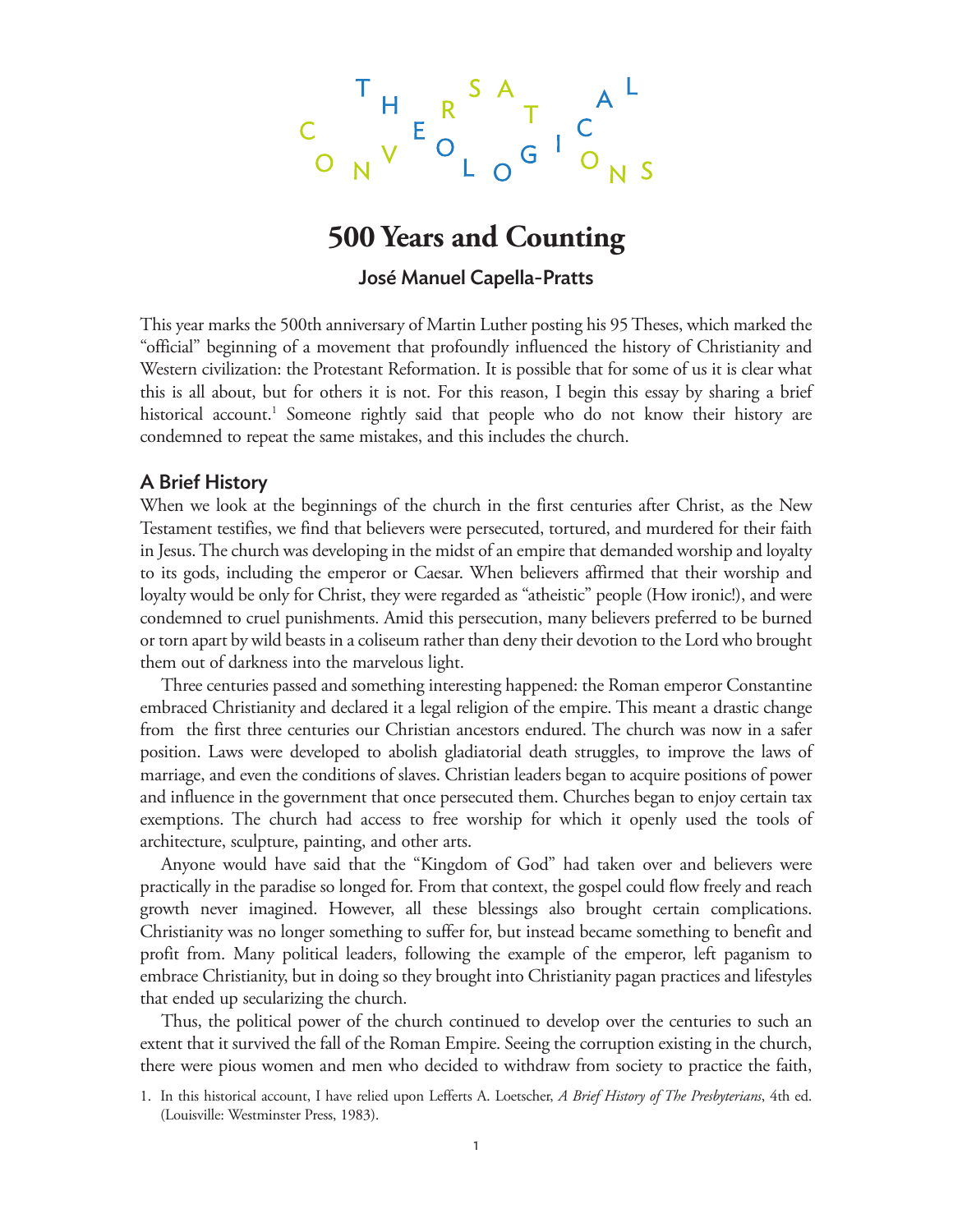eventually forming monasteries. The political power of the church continued to grow during the Middle Ages so that there were emperors and kings who responded to the directives of the highest ecclesiastical leaders. The church became materially rich in such a way that, while some opted for a humble monastic life, others opted for the prestige and abundance of the life of the clergy. The church even came to collect more and more taxes. This practice degenerated to such a degree that, in order to build the St. Peter's Basilica in Rome, the highest leader of the church established a system of marketing and selling divine pardons ("indulgences"). This system provided the opportunity to acquire, for a sum of money, a document certifying you as a pardoned person and free from certain punishments after death.

In the middle of so much corruption, there were believers who raised the alarm, calling the church to repentance and a return to biblical teachings. One of those believers, perhaps the most recognized, was a monk named Martin Luther. From a young age, Martin had felt the guilt of sin and had looked for many ways to get rid of it and feel saved. He spent long hours in confession, severely punished his body, and made terrible penances to be saved according to the methods taught by the Roman Catholic Church. But on one occasion, studying Paul's Letter to the Romans (1:17), he had an encounter with the biblical truth that "the righteous shall live by faith." When he found the message of life and free hope that Christ offers us, Luther challenged the teachings and practices of the church of his time, giving way during that century to a reform movement (or rather reforms) in Christianity that eventually encompassed all of Europe.

Among the key points or teachings that were rescued, we can mention:

- The access of all believers to the Bible in their own language (previously, only the clergy read the Scriptures).
- Salvation is not something that is bought or won; it is something that God gives.
- All human beings can have direct access to God in prayer without the need of any mediator other than Jesus Christ.
- The Scriptures are the only rule of faith and practice for the believer.

That is the story we joyfully celebrate. In this movement of the sixteenth and seventeenth centuries, we find the origins of our Presbyterian and Reformed Church.2

#### Remembering the Reformation

Having been a part of the Presbyterian Church (U.S.A.) since my childhood, I have memories of the annual celebrations of the Day of Reformation. It was customary in my home presbytery to hold a great event where people from all congregations gathered to perform a worship service to God on the Sunday closest to October 31. In such assemblies, sermons and speeches were shared praising the courage of those who became involved in the Reformed movement, even during great setbacks and persecutions, similar to what happened to the people of the early church. I remember that in those celebrations, I learned two memorable phrases that give identity to Reformed theology. The first phrase was, "*Ecclesia reformata, semper reformanda, secundum verbum Dei*" ("The church reformed, always being reformed, according to the Word of God"). The second phrase was the five *solas*: "*Sola Scriptura, sola fide, sola gratia, solus Christus, and Soli Deo Gloria*  ("by Scripture alone, by faith alone, by grace alone, by Christ alone, to the glory of God alone").

<sup>2.</sup> It should be remembered that the above is only a summary, just a few broad strokes of a much more extensive history. The page requirements for this essay are not sufficient to provide a detailed account about the lives and teachings of all the reformers, such as Ulrich Zwingli and John Calvin.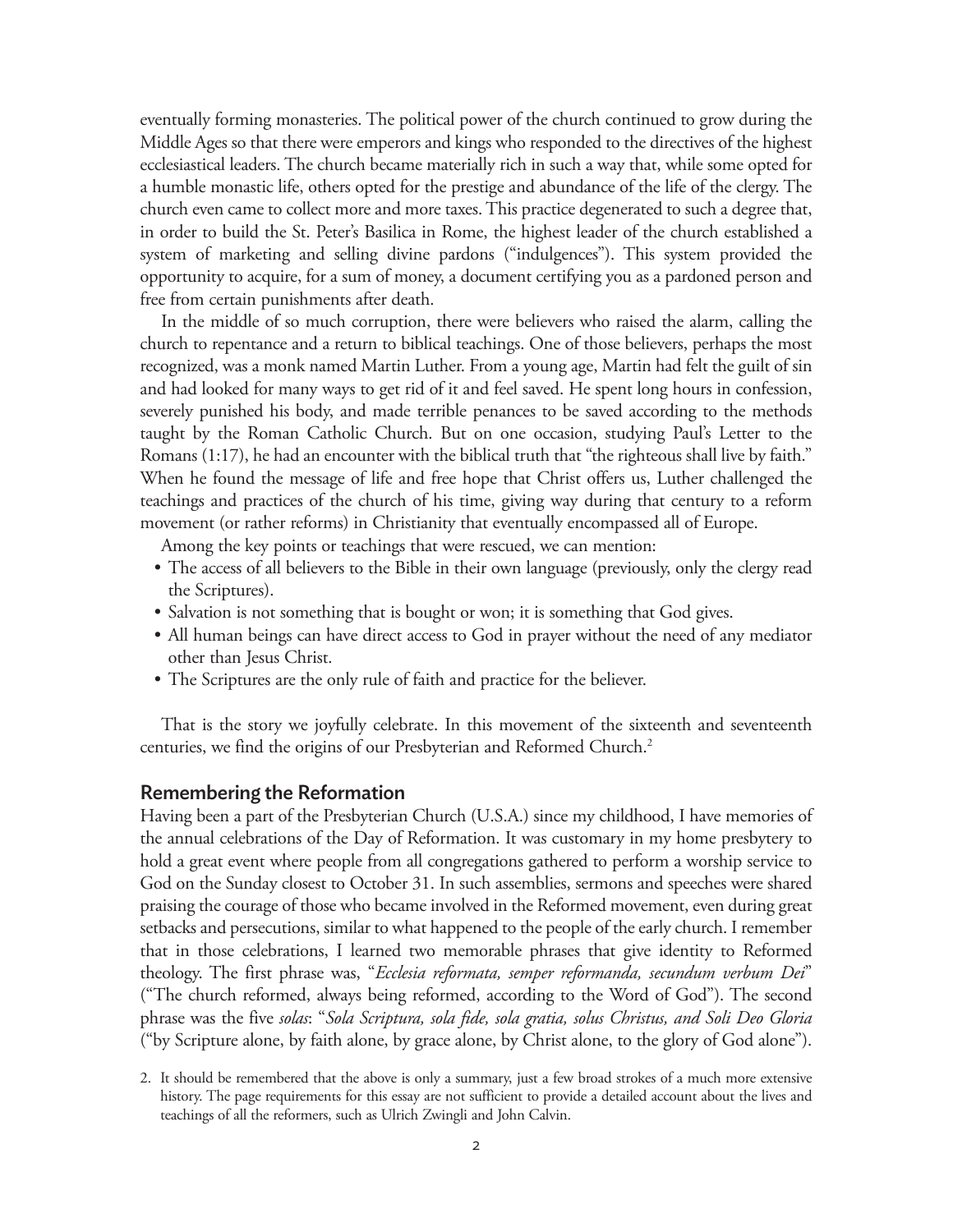I also remember in those speeches the marked emphasis on the past, often at the expense of the present and the future, which has always aroused my curiosity.

Throughout my years in the PC(USA), first as a member and then as Minister of Word and Sacrament, I have met people who express great pride in our roots in the Protestant Reformation. I confess that a great pride and, above all, a deep feeling of gratitude for our Reformed theological heritage also permeates me. However, I see in many sisters and brothers the tendency to understand the Reformation as a set of ideas and postulates to which to adhere, again, with a strong emphasis on the past, discarding the importance of the present and the future. Looking at the past is very important. In no way, should we undermine the value of having to remember, study, and consider the past.

But it is important to look at the reason or reasons why we look at the past. First, it is important to look at it to remember that we were not the originators of the Christian faith. Millions of faithful have come before us. The author of the Letter to the Hebrews calls them "so great a cloud of witnesses" (Hebrews 12:1, NRSV), people who have given their lives through the ages to convey the message of God's grace in Christ.

Secondly, it is important to look at the past to examine the lessons learned and the legacies of those who have preceded us along the way, considering their achievements and failures, their successes and their mistakes.

Thirdly, it is important to see the path already walked to realize that we must continue forward. In this way, we celebrate and find encouragement, knowing that the God who directed our ancestors through trials and struggles is the same God that accompanies us in the present time and propels us into the future.

#### Looking Forward from the Reformation

The path of faith is not static, but dynamic. Celebrating the Reformation is something that should encourage us to continue the journey. The verb "reform" means "to put or change into an improved form or condition."3 The Reformation implies a constant process of transformation and improvement. It is not something that ends, but something continuous.

As I reflect on the Reformation, I recall the words of the apostle Paul to the Romans: "But be transformed by the renewing of your minds, so that you may discern what is the will of God what is good and acceptable and perfect. (Romans 12:2, NRSV). As Presbyterian people in the Reformed tradition, we must recognize that we have received a wonderful legacy, a path on which we must continue our journey of transformation and witness to divine grace. From this heritage, I would like to emphasize several aspects, expressed in the form of an invitation.

#### Emphasis on the Study of Scripture

We must continue to affirm the centrality of the Scriptures. Scripture is, par excellence, the rule of faith and life for the believer. The second of the questions for ordination, installation, and commission of officers in the Presbyterian Church (U.S.A.) reads as follows:

"Do you accept the Scriptures of the Old and New Testaments to be, by the Holy Spirit, the unique and authoritative witness to Jesus Christ in the Church universal, and God's Word to you? "4

<sup>3.</sup> *Merriam-Webster's Collegiate Dictionary*, 11th ed., s.v. "reform."

<sup>4.</sup> *Book of Order*, W-4.4003b.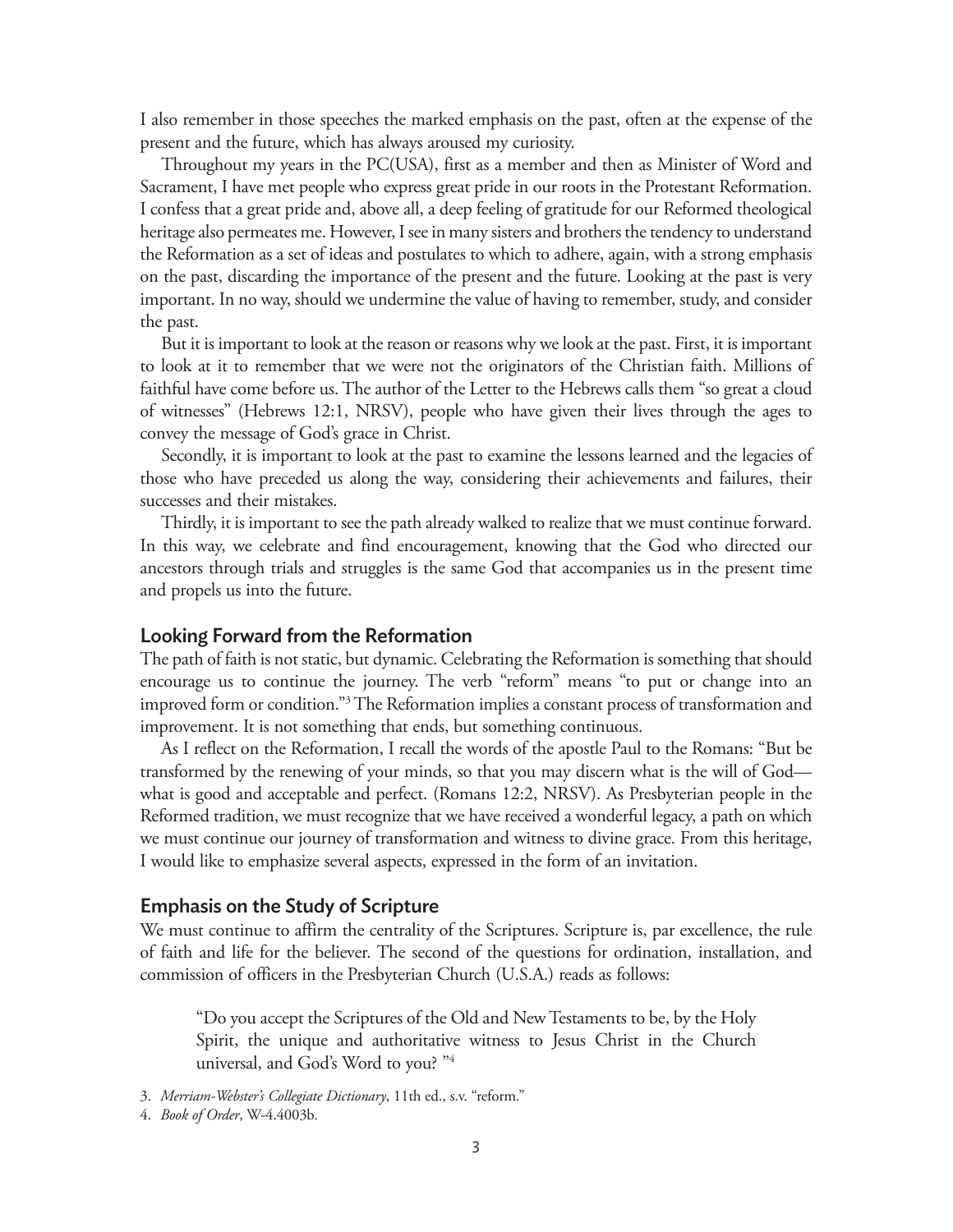We do not consider the Scriptures as marginal, but as fundamental and indispensable. However, it is important to note that the centrality of Scripture does not imply that we understand the Bible as a recipe manual to be interpreted literally. On this point, the Confession of 1967 illustrates:

The Bible is to be interpreted in the light of its witness to God's work of reconciliation in Christ. The Scriptures, given under the guidance of the Holy Spirit, are nevertheless the words of men, conditioned by the language, thought forms, and literary fashions of the places and times at which they were written. They reflect views of life, history, and the cosmos which were then current. The church, therefore, has an obligation to approach the Scriptures with literary and historical under-standing. As God has spoken his word in diverse cultural situations, the church is confident that he will continue to speak through the Scriptures in a changing world and in every form of human culture.<sup>5</sup>

Despite advances in biblical research over the last 200 years, many sectors of Christendom in our time promote a quasi-magical understanding of the Scriptures. This understanding often degenerates into the promotion of a toxic, superficial faith prone to serious abuse and distortions, which in turn leads people—who are thinking, frustrated, and disappointed by what we might well call "bibliolatry"—away from the church. Just as the Reformers did in their day, we Presbyterians in the Reformed heritage can and must cultivate and promote the serious study of Scripture, highlighting the ever-relevant testimony it gives us of the grace of God in Christ.

#### Emphasis on Affirming the Confessions

Following that same line of thought, we must continue to affirm the confessional nature of the church. Joe Small reminds us that since their beginning, the churches of the Reformed tradition (especially those who have followed the inheritance of Calvin and Zwingli) have been characterized by the conviction that each one is called to confess the faith in its time and place (*in tempore, in*  loco).<sup>6</sup> The Presbyterian Church (U.S.A.) does not adhere to a single confession of faith, but has twelve confessional documents representing Christian testimonies in different times (*tempore*) and places (*loco*), from the first centuries of Christianity, through the times of the Reformation, to the contemporary age. The transmission of the message of the kingdom of God in a relevant way is something that is present in the DNA of the Reformed tradition.

The Scripture states that "Jesus Christ is the same yesterday and today and forever" (Hebrews 13:8, NRSV). Our Lord and God does not change, but the human being changes, and with it our ways of explaining and understanding the divine evolve. The metaphors of an agrarian culture on the other side of the world will not necessarily have the same value for a city culture at another time and place. The problems and concerns of medieval Europe will not necessarily be the same as in the Americas of the twenty-first century. Challenges and circumstances change with contexts. That is why it is necessary for the church to keep looking for ways of professing and proclaiming the faith that are pertinent and that can reach the hearts of the people for which it testifies, all without denigrating the value of the inheritance received. One of the virtues of our

<sup>5.</sup> *Book of Confessions*, 9.29.

<sup>6</sup> Joseph D. Small, *To Be Reformed: Living the Tradition* (Louisville: Witherspoon Press, 2010) 4.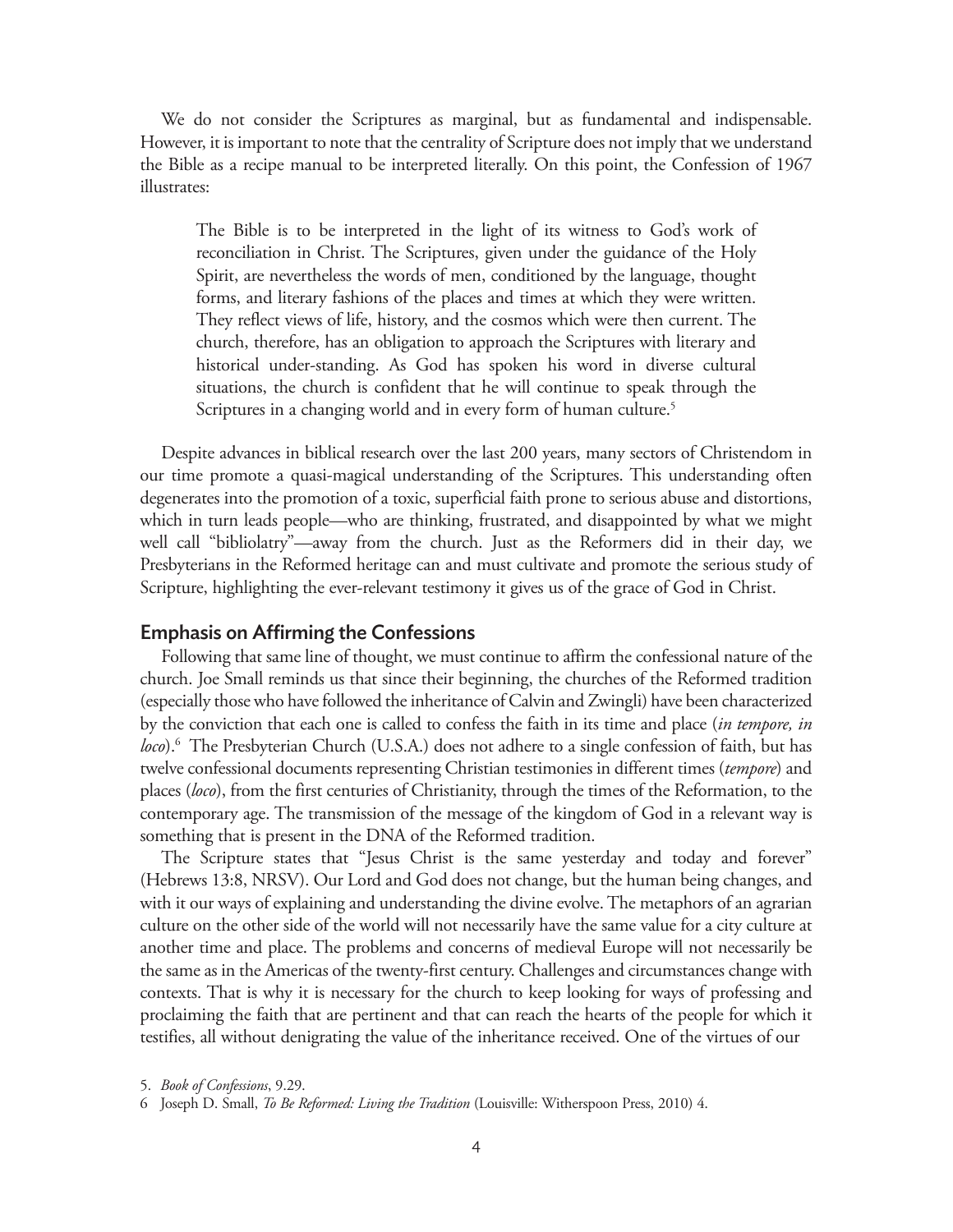Presbyterian Church (U.S.A.) is that the adoption of a new confessional document does not cancel or eliminate the confessions of previous centuries, but adds to the testimony that these offer us and enriches it for a new generation.

#### Emphasis on Education

I invite us to continue to promote education. One of the disadvantages of medieval times is that education was very limited; it was restricted to clergy and the wealthy classes. The Protestant Reformers were highly educated people, but they did not regard education as a personal treasure kept for the few; instead, they promoted instruction and knowledge for the masses. This can be seen, for example, in the Reformers' work to make worship and Scripture accessible to people in their own language, rather than in Latin.

In the same spirit, the missionary work of the Presbyterian Church (U.S.A.) has historically been characterized by the promotion of education wherever it goes. On this, I want to highlight two examples very close to my heart. In 1912, the Reverend John Will Harris founded a school of elementary and higher level education—the Polytechnic Institute, in San Germán, Puerto Rico. This institution grew into what is today the Inter-American University of Puerto Rico, from which I received my university degree. Likewise, in Cárdenas, Cuba, another Presbyterian missionary, the Reverend Robert L. Wharton, started the La Progresiva Presbyterian school, which would become one of the most important primary and secondary schools in Cuba. As a result of the Cuban revolution, La Progresiva closed its doors in 1961, having provided a service of excellence for six decades. It continues its educational mission, bearing fruit and touching lives through the La Progresiva Presbyterian School in Miami, Florida.7

One of the "great ends of the Church" includes "the shelter, nurture, and spiritual fellowship of the children of God."8 In the midst of a culture that systematically promotes anti-intellectualism as a virtue, $9$  it is imperative that the church affirm its commitment to support education through all means at its disposal. At the time of the Reformation, our predecessors made use of the newly invented printing press as a vehicle for reproducing and transmitting teaching to as many people as possible, so that understanding of God and God's world was available to all. Now 500 years later, we have an unimaginable resource for the Reformers: the new technologies available through the Internet—the global "network of networks" of communication.

#### Emphasis on the Priesthood of All Believers

Let us continue affirming—and, above all, practicing—the universal priesthood of all believers. Medieval Christianity was centered on the clergy. The clergy served as an intermediary between the people and God. The clergy were the educated believers; the clergy were the ones who received confession; and the clergy were the ones doing the ministry. The response of the Reformation to ecclesial life centered on the clergy was the doctrine of the priesthood of all believers. Prayers come directly to the Lord. There is no need for the intervention of an "official" priest who manages divine attention or God's forgiveness. The Reformers spoke of baptism as a ceremony for the ordination of believers. The Presbyterian Church (U.S.A.) refers to the role of the member of the

<sup>7.</sup> www.laprogresivaschool.org

<sup>8.</sup> *Book of Order*, F-1.0304.

<sup>9.</sup> To explore more on this topic, see https://www.psychologytoday.com/blog/wired-success/201407/antiintellectualism-and-the-dumbing-down-america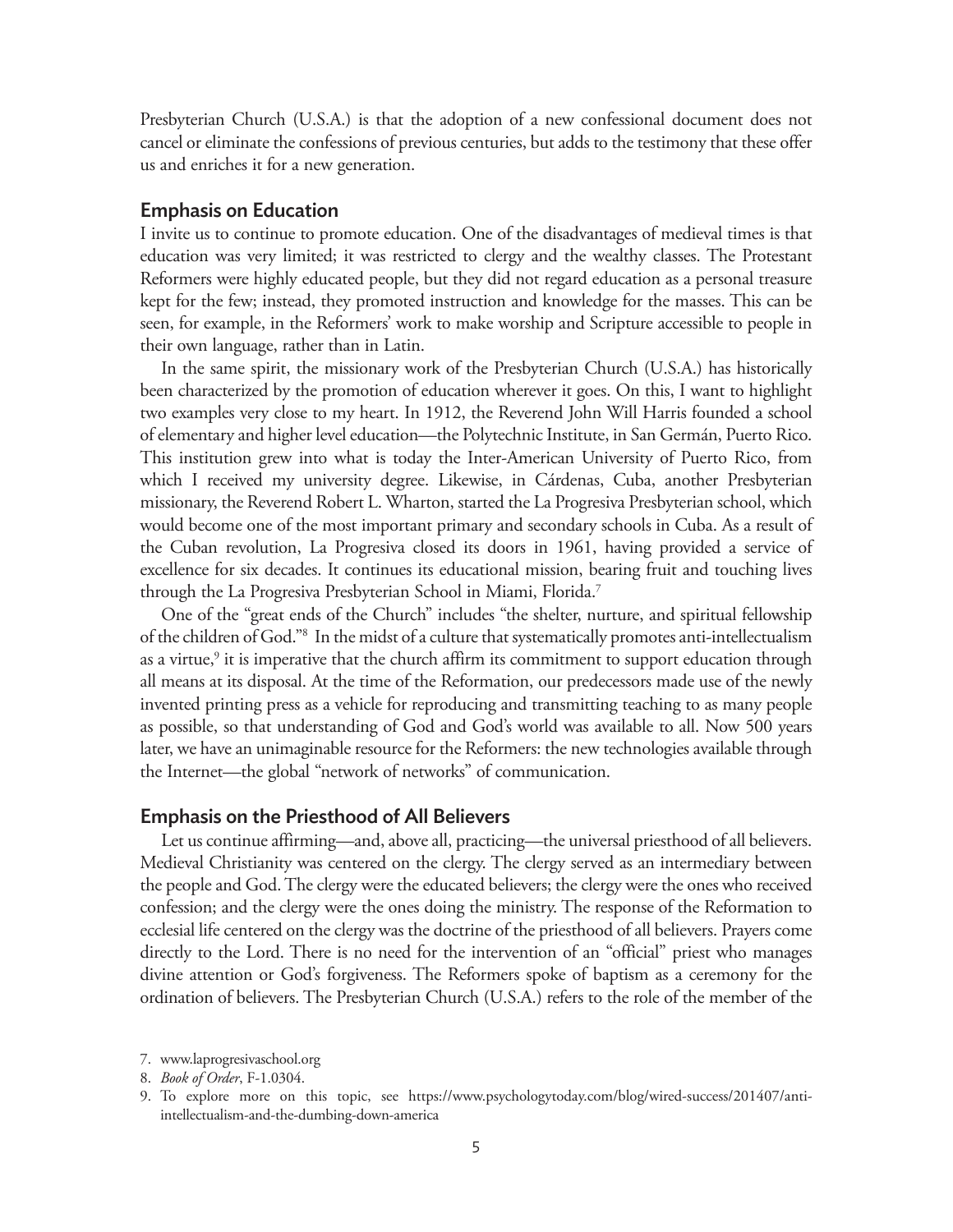church as a "ministry" and provides a comprehensive description of all that the ministry can include:

- to proclaim the good news in words and deeds
- participate in the common life and in the worship of the congregation
- raise each other in prayer, mutual care, and active support
- study the Scripture and the matters of faith and Christian life
- support the ministry of the church through gifts of money, time, and talents
- demonstrate a new quality of life within and through the church
- respond to God's activity in the world by serving others
- to live responsibly in personal, family, vocational, political, cultural, and social life relations
- work in the world for peace, justice, freedom, and human fulfillment
- participate in the governing responsibilities of the church, and
- regularly review and evaluate regularly the integrity of their membership, and consider ways in which participation in worship and church service can be increased and made more meaningful. $10$

Unfortunately, 500 years after the Reformation, we see that congregational life in many places remains a clergy-centered life. I have seen congregations where many people do not even dare to pray and prefer that it be the pastor who prays. The Letter to the Ephesians enumerates the offices of Paul's time, indicating that their purpose is "to equip the saints for the work of ministry, for building up the body of Christ" (Ephesians 4:12, NRSV).

The ministry of members, over time, has been undermined by a faith (religiosity) of consumption, when it should be characterized by a faith of action. The congregation sees itself as a spectator, when in fact it has been called to be an actor. Current times urge that we move from the mentality of consumption to a mentality of action and commitment.<sup>11</sup> In its Reformed heritage, our church has the biblical and theological resources for a consistent practice of the priesthood of all believers, or the ministry of "the saints." We could do much better if the church—instead of being composed of people watching others do ministry—was composed of people who are preparing to serve and minister in the world around them!

The Reformation is not something that began 500 years ago and ended. The Reformation is not a piece of literature that is meant to be preserved in a library or a museum. The Reformation must continue the path of constant transformation. The question then is this: will we be willing to assume our reforming commitment in the present time? *Soli Deo Gloria.*

<sup>10.</sup>*Book of Order*, G-1.0304.

<sup>11.</sup>For a deeper reading on the subject and its practical applications, see the work of Anthony B. Robinson, *Transforming Congregational Culture*, (Grand Rapids: Wm. B. Eerdmans Publishing Co., 2003).